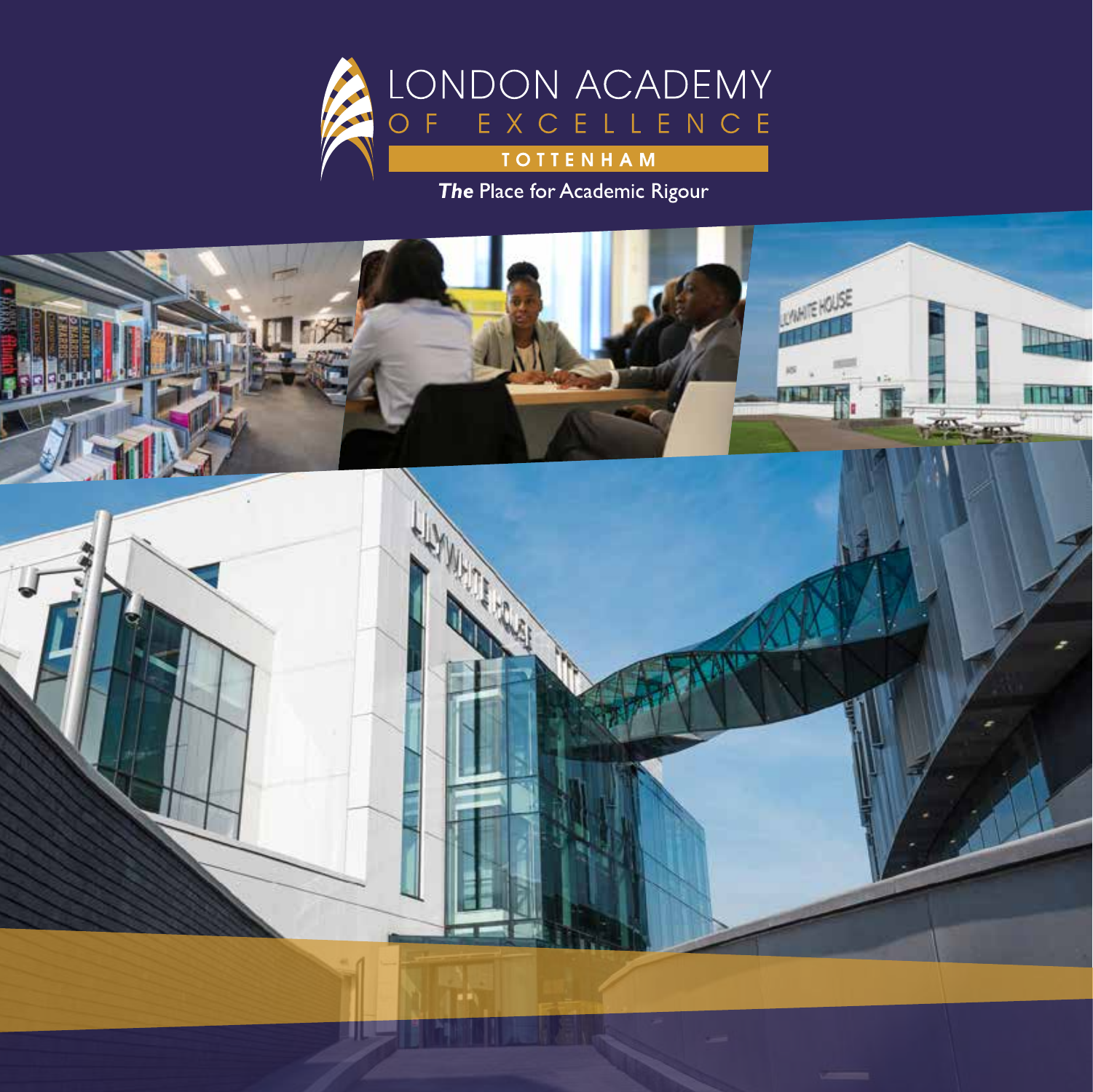### HEADTEACHER'S WELCOME

It is my pleasure to welcome you to the London Academy of Excellence Tottenham. The mission of our school is a simple one - to provide students with a first class academic education in the heart of Tottenham. To support this, LAE Tottenham is proud to have the backing of our principal educational sponsor, Highgate School. Alongside Highgate, we have developed an ethos that focuses primarily on outstanding academic achievement, but also prioritises the development of young peoples' skills and personal qualities thereby supporting them to make a positive contribution to society.

Students at LAE Tottenham study a curriculum made up of academic A-Level subjects, giving them the opportunity to aim for the very best destinations for university and employment. The expertise shared through Highgate and our eight other partner schools aims to break down all barriers to top class higher education, regardless of the background of our students, ensuring that students not only gain a place at a top university, but feel that they belong when they arrive.

We are also extremely fortunate to receive significant support from Tottenham Hotspur Football Club, including a state of the art school building adjacent to the new Tottenham Hotspur stadium, the centre of regeneration in the North Tottenham area.

Furthermore, our independent partner and supporter schools - Alleyn's, Chigwell, Haberdashers' Aske's Boys', Harrow, John Lyon, North London Collegiate, Mill Hill and St Dunstan's College, offer departmental support, CPD, expertise and shared student experiences, developing the cultural capital and intellectual confidence of our students.



I am hugely excited about the opportunities that LAE Tottenham offers and look forward to welcoming the next set of prospective parents and students over the coming months.

**Jan Balon** Headteacher

### London Academy of Excellence Tottenham is The Place for Academic Rigour



**ACADEMIC RIGOUR** "the importance of intellectual challenge"

### We focus on

**ASPIRATION** "holding high ambitions'

**ENDEAVOUR** "working hard to achieve"

### We create

A culture in which

working hard is

the norm

A focus upon

homework and

independent study.

A university driven curriculum containing demanding A level subjects

> A culture which promotes learning as an intrinsic good

Partnerships with 10 leading independent schools to support the very best academic outcomes possible





 $2$ 

We believe in SOCIAL RESPONSIBILITY "acting for the benefit of others"

**COMMUNITY** "rooted in Tottenham"

#### **REFLECTION**

"always seeking to improve"

A co-curriculum that reaches out beyond the school gates

**Higher academic** aspirations in the local community

An authentic student leadership programme



As environment which challenges comfort zones thereby developing confidence and resilience

> Wide-ranging opportunities for creativity in and beyond the curriculum

A pastoral system in a small school setting in which everyone's individual qualities are celebrated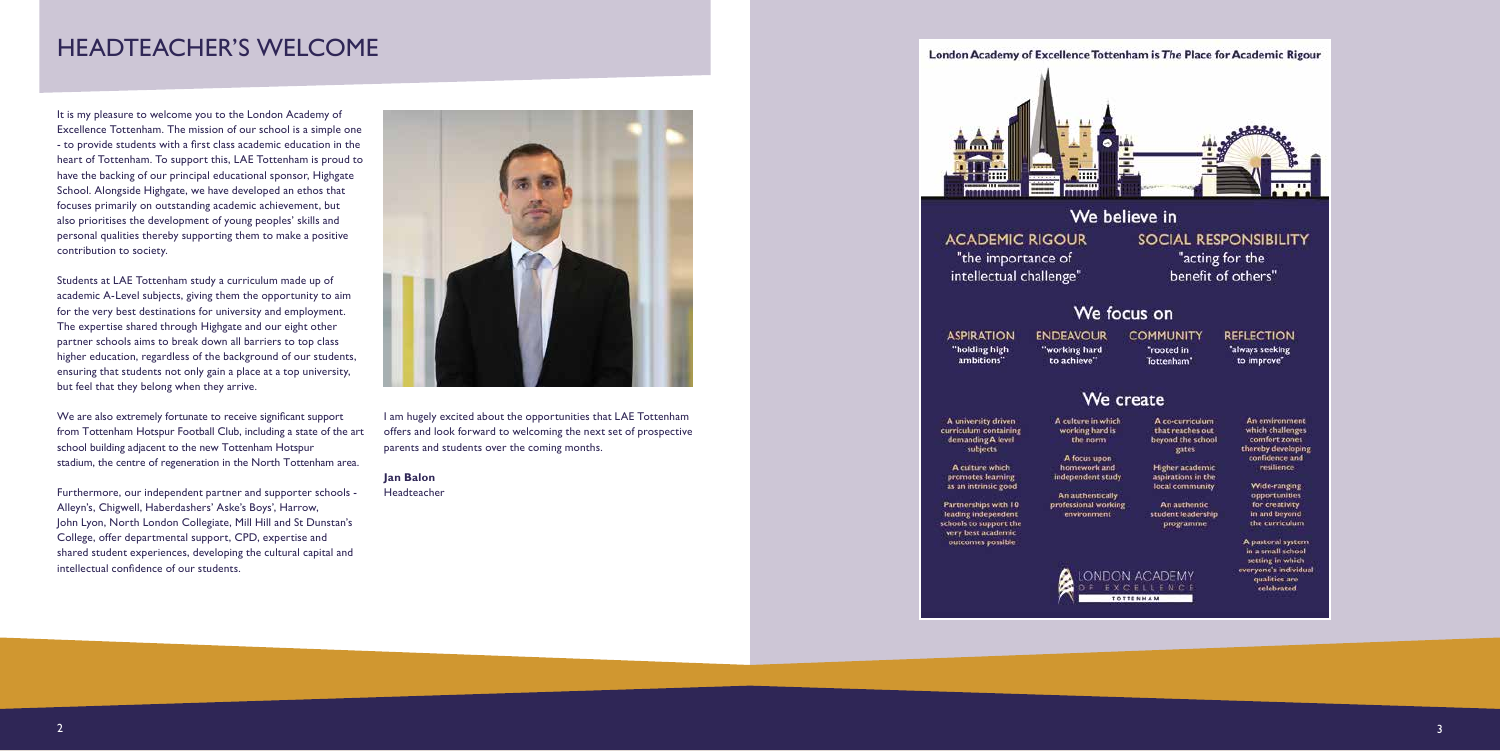# 2021 DESTINATIONS

- 75% to Russell Group universities
- 10 students to Oxford or Cambridge
- 16 students to medicine, veterinary science or dentistry courses



• 49% of students to **global** top 100 universities including King's College - 29; UCL - 24; Warwick - 8; Imperial - 6; Oxford - 5; Cambridge - 5



**University: University of Cambridge** University Course: Human, Social and Political Sciences Former Secondary School: Park View School



**ONDON ACADEMY** 

Name: Ibrahim U

**University: University of Liverpool** 

**University Course: Medicine** 

Former Secondary School: **Willowfield School** 



Name: Yordanos Y **University: UCL University Course: Mathematics with** Finance

**Former Secondary School: Hackney New School** 





# LIFE AT LAE TOTTENHAM

LAE Tottenham provides a stimulating learning environment for academically aspirational young people. In order to best prepare students for top universities and employment beyond, life at LAE Tottenham encompasses a variety of elements, both related to academics and personal development. The key areas of life at LAE Tottenham are:

- 1. An academically rigorous curriculum, with the vast majority of students studying four academic A-Level courses in Year 12
- 2. Weekly clubs and societies and opportunities for sport and exercise as part of the formal curriculum
- 3. A focus on social responsibility through weekly community projects through the first two terms of Year 12

In addition to this, all students benefit from a full careers programme centred around nine key strands, a comprehensive programme of UCAS support, including Oxbridge preparation and an extensive PSHE programme, designed to help students' personal development.

Pastorally, students are supported through tutors and year teams, which provides them with a clear point of contact for pastoral issues. Students receive regular tutorials focused not only on preparation for higher education and employment but also in helping them to develop the personal skills for success. In addition to this, an Assistant SENCO, a Mental Health Lead and School Counsellors are available to ensure that LAE Tottenham offers a supportive learning atmosphere for all students.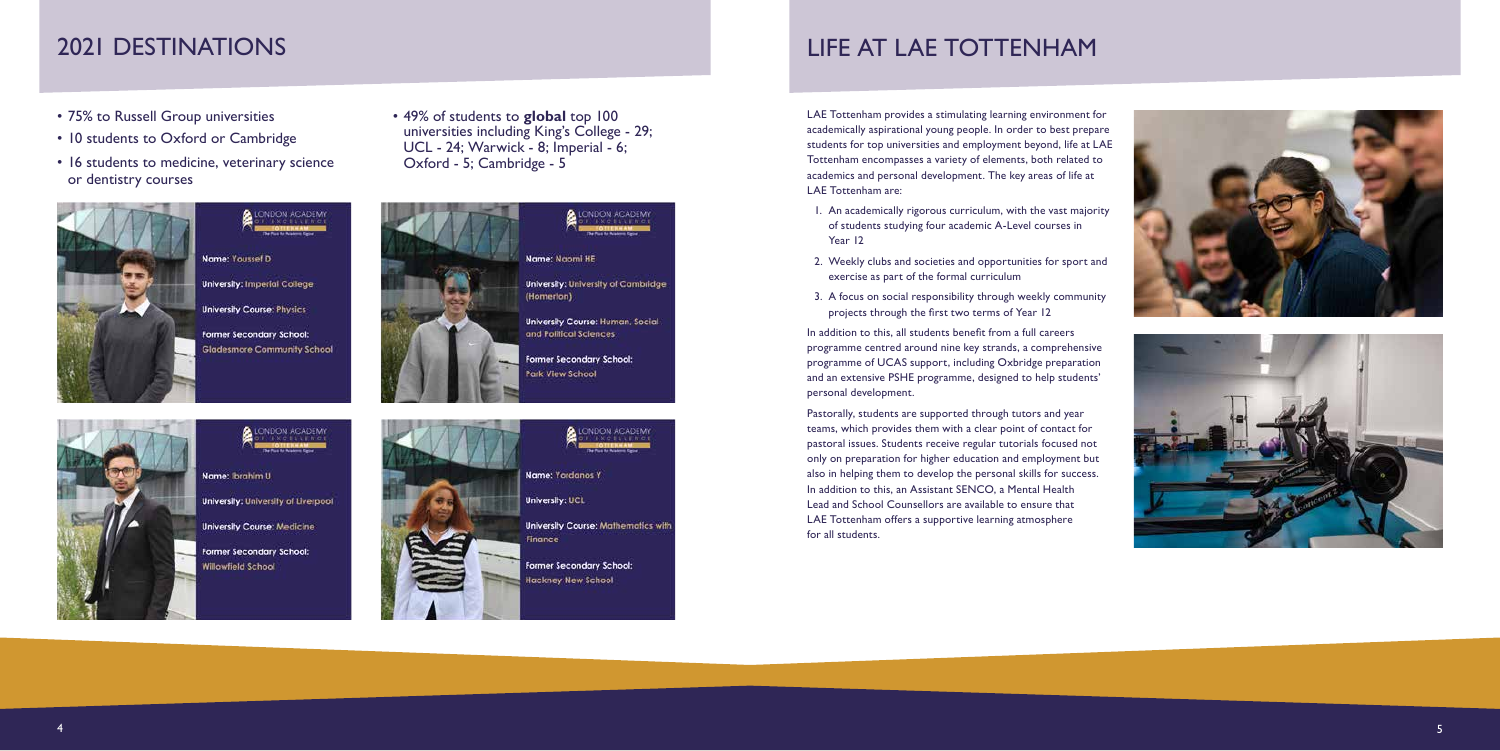### STUDENT TESTIMONIALS

"Completing my A-levels at LAE Tottenham has been a rewarding and life-changing experience. I have acquired so many skills which will be very useful in later life, I've also had access to a wide range of opportunities which have enabled me to achieve far beyond my own expectations at the beginning of Year 12. I don't think I would have received such opportunities elsewhere.'' **Toni G, LAE Tottenham Alumnus**

"I was drawn to LAE Tottenham because of the core values of the school as well as the strong emphasis on ensuring that students are cared for emotionally and mentally. Additionally, the sense of belonging and community provided at LAE Tottenham provides students with the opportunity to develop a sense of identity."

**Mominah R, Year 12 Student at LAE Tottenham**

"Students are pushed and encouraged to achieve their full potential. Not only are teachers knowledgeable and passionate about the subjects they teach, but you are also surrounded by peers who are aspiring for greatness. I strongly believe that the people you are surrounded by impacts you greatly."

**Zina O, Year 12 Student at LAE Tottenham**



"At LAE Tottenham I was surrounded by like-minded peers and caring teachers. The community feeling is unmatched and made me feel like I always had someone to rely on, whether that was academically or personally. I learnt how to step out of my comfort zone, how to chase the opportunities provided for me, and I was always encouraged to voice my own opinions in an intellectual way, all of which are skills that helped me, and continue to help me grow as a young person." **Zeynep C, LAE Tottenham Alumnus**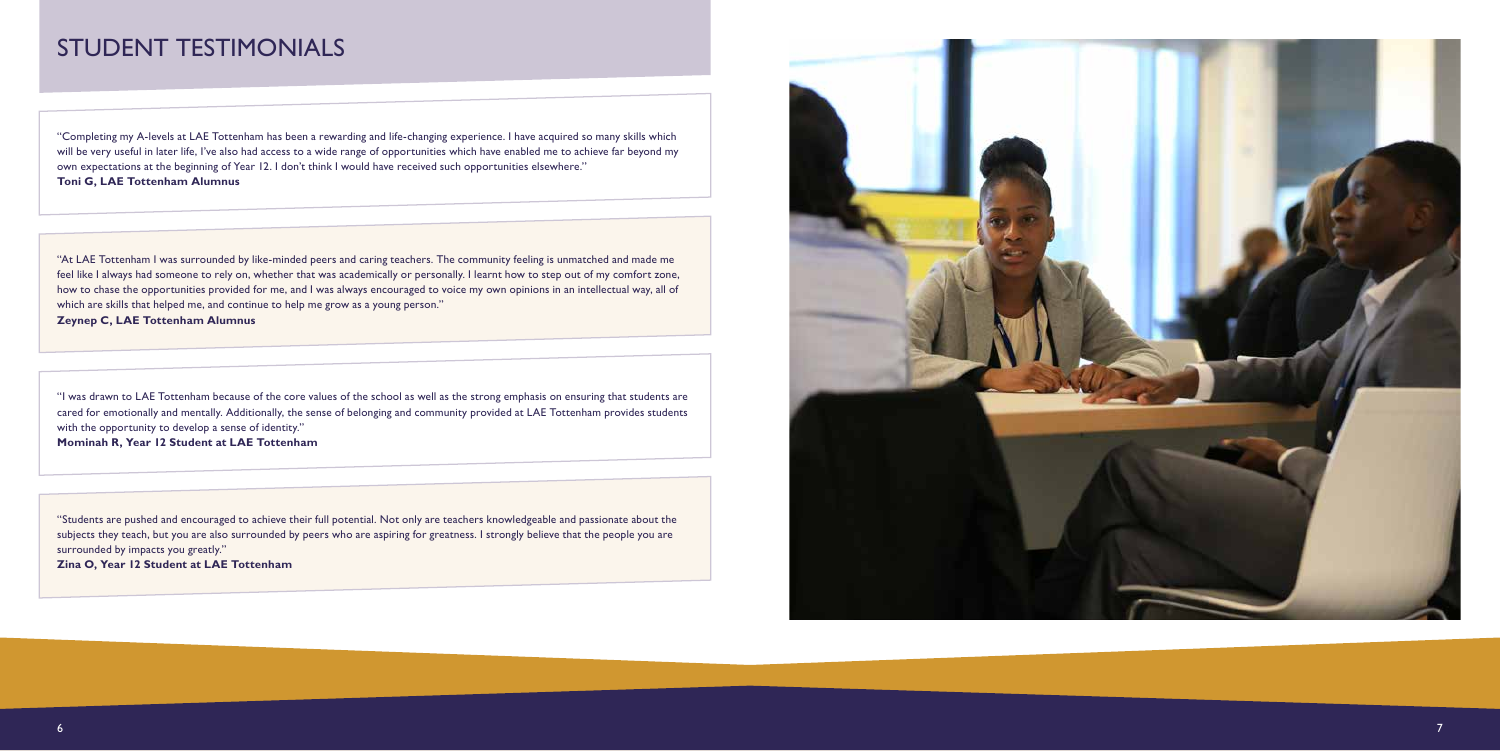

#### **COURSE CONTENT:**

A-Level Art & Design offers freedom to develop an individual visual language. As a result, outcomes vary enormously, embracing traditional and non-traditional materials, processes and context.

Students will explore practical and contextual work through a range of processes and media, installation, painting, drawing, printmaking, sculpture, film and photography.

This rich and diverse course enables students to develop:

**EXAM BOARD:** Pearson Edexcel Level 3 Advanced GCE in Art & Design (Fine Art 9FAO)

#### **ENTRY CRITERIA: GCSE Level 7 in Art**

- intellectual, imaginative, creative and intuitive capabilities
- investigative, analytical, experimental, practical, technical and expressive skills, aesthetic understanding and critical judgement
- independence of mind in developing, refining and communicating their own ideas, their own intentions and their own personal outcomess
- an interest in, enthusiasm for and enjoyment of art, craft and design
- their experience of working with a broad range of media
- an understanding of the interrelationships between art, craft and design processes and an awareness of the contexts in which they operate
- knowledge and experience of real-world contexts and, where appropriate, links to the creative industries
- knowledge and understanding of art, craft, design and media and technologies in contemporary and past societies and culture
- an awareness of different roles, functions, audiences and consumers of art, craft and design.

#### **WHICH OTHER COURSE(S) DOES THIS COMBINE WELL WITH?** Art & Design combines well with any other

A-Level subjects.

Those who have not studied Art at GCSE will be considered if they provide an independent portfolio of their own art work that reflects significant skills using a wide range of media: 2D and 3D, photography, film and evidence of trips to exhibitions as well as a sound knowledge of historical/contemporary art. Candidates would need to present their portfolio at an interview and sit a formal drawing test.



### ART & DESIGN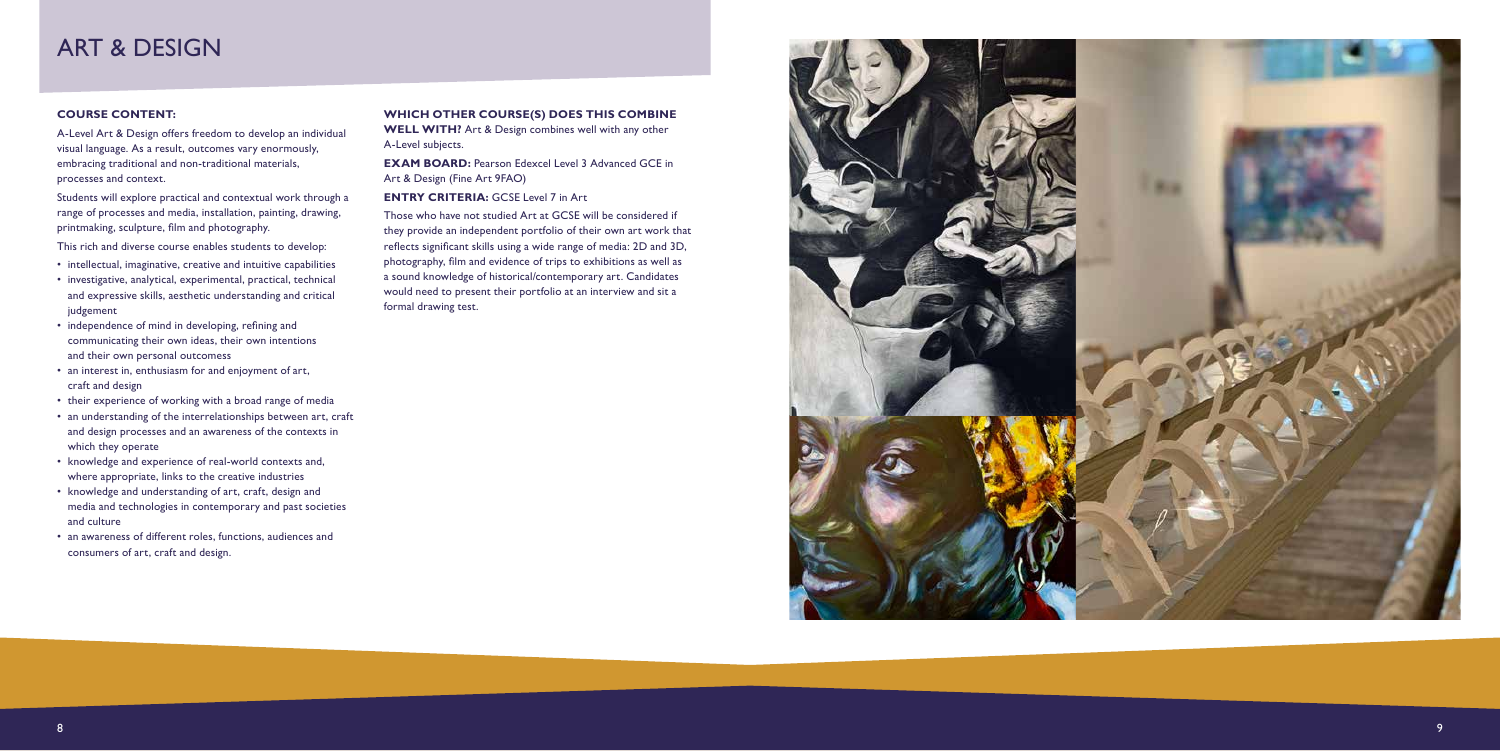### **BIOLOGY**

#### **COURSE CONTENT:**

The reason GCSE sciences are compulsory is to produce a scientifically literate population. As such the Biology taught at school gives a brief grounding in what is, in very broad brushstrokes, more or less the whole field. By choosing to study Biology at A-Level, you begin the journey towards becoming an expert, and that means going back and filling in all the intricate and fascinating detail. Biology classes at LAE Tottenham are taught by two teachers, simultaneously leading students on different but complementary journeys through the specification.

In your first year with one teacher you will study the molecular - starting with water and working though increasing complexity until you master genetics, first at the personal and then at the population level, whilst the other teacher will take you from cells, via organs and organ systems to disease. In your second year you will continue that journey, from cell signalling to the nervous system and on into homeostasis, whilst your second teacher takes you through the bigger picture - the driving forces in ecosystems, the influence of humanity, culminating in genetic engineering.

Biology A-Level prepares students to continue their journey down any of the myriad possible pathways into expertise that are available to the accomplished biologist (be that in genetic engineering, environmental sustainability, medicine, or any other of an ever increasing choice of avenues).



### **WHICH OTHER COURSE(S) DOES THIS COMBINE WELL WITH?** Chemistry and Mathematics **EXAM BOARD:** AQA **ENTRY CRITERIA:** Two 7s in Combined Sciences or 7 in Biology

## **CHEMISTRY**

#### **COURSE CONTENT:**

Chemistry is fascinating and far ranging. We know something about the chemistry of stars and we know much about the chemistry of life. There are just over one hundred different elements, but their possible and actual combinations are so many as to seem infinite. Chemistry occupies a central position among the sciences. It has important interfaces with mathematics and physics, with engineering, and with biology and medicine. The study of Chemistry, with its uniquely wide span within the scientific spectrum, is an excellent way to develop your intellect. You acquire not only a powerful battery of analytical skills for problem solving, but also the ability to analyse critically and to ask the pertinent questions.

If you are looking ahead to higher education, then A-Level Chemistry is essential if you are considering studying medicine, dentistry or veterinary science. It is also recommended if you are thinking of studying engineering or environmental sciences.

In Year 12 you will be introduced to concepts of atoms and molecules, chemical bonding and the Periodic Table with emphasis on the elements and compounds of Groups 2 and 7 by one teacher. You will then continue by looking at chemical energetics, reaction rates and chemical equilibria. With your other teacher you will be introduced to the atomic structure and quantitative chemistry. In the spring term you will study organic chemistry via hydrocarbons, alcohols and their derivatives involving the study of modern instrumental techniques such as chromatography and spectroscopy.

In the first term of Year 13 you will concentrate on extending your organic chemistry through the study of aromatic compounds, carbonyl compounds, carboxylic acids and their derivatives, and nitrogen compounds to polymers with one teacher. The aim of this is to provide you with a deeper knowledge of organic chemistry and an understanding of how

it shapes the natural world, whilst providing many important products. In parallel you will study physical and inorganic chemistry which enables you to develop a quantitative and more in depth approach. You will explore the more advanced aspects of reaction rates and chemical equilibria combined with a study of acids, bases and buffers. The remaining section introduces you to topics such as entropy, lattice energies, electrode potentials and the transition elements. Laboratory work is a central part of the subject and you will undertake a variety of experiments and be assessed at various stages during the course.

The course assessment requires you to take three written papers completed at the end of Year 13. Papers 1 (Periodic Table, Elements and Physical Chemistry) and 2 (Synthesis and Analytical Techniques) include a number of multiple choice questions, followed by structured and extended response questions. Both papers cover theory and practical skills. Paper 3 (Unified Chemistry) covers the entirety of the course and only contains structured and extended response questions. Practical work is teacher-assessed and is reported separately.

**WHICH OTHER COURSE(S) DOES THIS COMBINE WELL WITH?** Biology, Physics and Mathematics **EXAM BOARD: OCR A H432 ENTRY CRITERIA:** Two 7s in Combined Sciences or 7 in Chemistry and 7 in Mathematics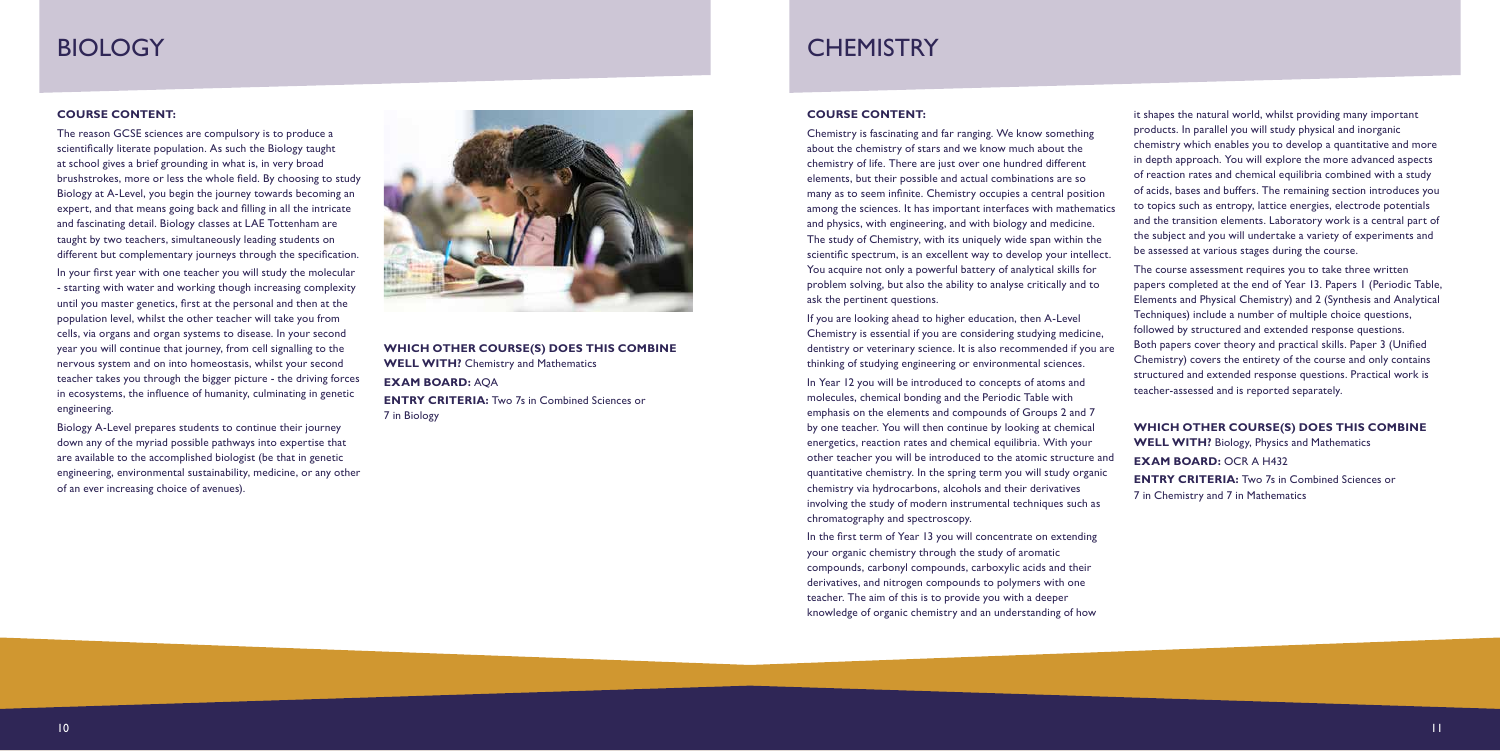## COMPUTER SCIENCE

#### **COURSE CONTENT:**

A level Computer Science is a practical and rigorous course where you apply academic principles, learnt in the classroom, to real-world systems. It is a creative subject that combines invention and excitement. Our qualification values computational thinking, helping you develop the skills to solve problems, design systems, and understand the powers and limits of human and machine intelligence. These concepts lie at the heart of this qualification and are the best preparation if you want to study computer science at a higher level. Yet A level Computer Science also provides a good grounding for other subjects that require computational thinking and analytical skills.

A-Level Computer Science consists of two exam papers, each 2 hours 30 minutes long and each worth 40%. Paper 1 tests more of the theoretical aspects of the course. Whereas Paper 2 focuses more on testing your ability to read and write algorithms. The remaining 20% comes from your coursework. The coursework assesses your ability to take on a significant problem and produce a solution to it. Despite the large programming element, you will actually be marked on the documentation you produce. This will typically consist of an analysis, designing the solution, annotated code showing your finished solution, tests demonstrating that your solution works and an evaluation.



**WHICH OTHER COURSE(S) DOES THIS COMBINE WELL WITH?** Mathematics and Languages

**EXAM BOARD:** AQA

**ENTRY CRITERIA:** 7 in Mathematics or

7 in Computer Science

To succeed you would need to already have a firm grasp of programming.

### COMMUNITY LANGUAGES

In addition to our core curriculum, we also offer a programme of Community Languages, aimed at native speakers who are keen to perfect their language skills and delve into aspects of history, society, culture and politics of the country or countries where the language is spoken. We currently offer A-level courses in Arabic, Italian and Turkish, and we follow the Edexcel specification for all languages.

Teaching time for these subjects is significantly less than those in the core curriculum: students can expect to have 1.5 hours of contact time per week and this will usually take place after school.

Many students find that taking a Community Language in addition to their core subjects is not only rewarding but also helps to set them apart when considering applications to higher education.

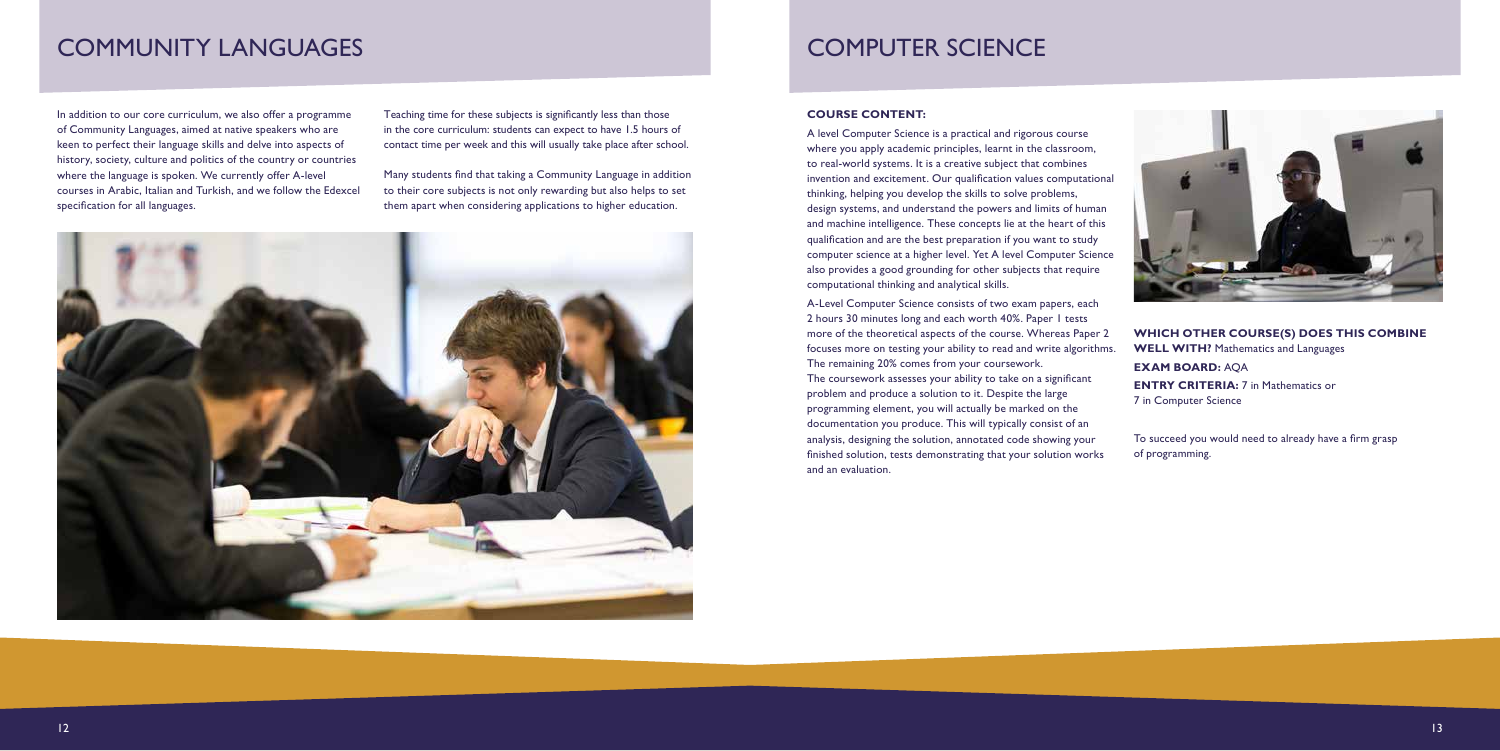### ENGLISH LITERATURE

#### **COURSE CONTENT:**

In English Literature students study an exciting range of set texts from Small Island by Andrea Levy, The Reluctant Fundamentalist by Mohsin Hamid to Paradise Lost by John Milton and Hamlet by Shakespeare. English Literature A-level brings together aspects of Politics, Philosophy, Art, Anthropology, History and the History of Science, making it a great choice to add breadth and depth for any culturally-engaged student.

There is significant student choice involved in the coursework component – including the opportunity to do some creative writing. We currently study A Streetcar Named Desire by Tenessee Williams alongside a novel and a poetry collection selected by teachers.

Students develop their reading skills and become highly capable writers and thinkers who can set up a provocative thesis, argue, compare and evaluate.

Year 12 begins with the 'Migrant' fiction unit, taught by both class teachers in conjunction. Students study two novels in comparison (currently Small Island and The Reluctant Fundamentalist) and learn about how and why migration has become such an integral part of British and American societies over the last two centuries.

From the start of February until the end of the year, students study Shakespeare with one teacher (currently Hamlet or Measure for Measure) and coursework texts with the other. The OCR syllabus encourages us to teach Shakespeare not only as a text but a living drama that is constantly re-interpreted in performance, and we regularly visit the theatre for students to learn from this in practise.

Over the summer, students plan their longer coursework task comparing a modern novel and a drama. When they return in Year 13 they will study two 'pre-1900' texts in comparison, currently Books 9 and 10 from John Milton's epic poem Paradise Lost along with John Webster's tragedy The Duchess of Malfi.

After the Mock Examinations, students have time to deepen and broaden their knowledge of text, context and interpretations, and refine their written responses in preparation for public examinations.

The English Department run regular extension sessions, where students read and discuss a range of literature beyond the syllabus as well as doing some drama. All students are encouraged to enter essay prizes and competitions including the English and Media Centre Magazine Close Reading Competition. English Literature is a traditional academic discipline very highly regarded by employers and universities: those who study Undergraduate English go on to work in advertising, law, finance, television and radio, journalism, publishing and public relations we don't all become English teachers!

#### **WHICH OTHER COURSE(S) DOES THIS COMBINE**

**WELL WITH?** History, Politics, Languages, Art, Psychology. An alternative way of thinking (and a way to develop writing skills) for Scientists and Mathematicians

#### **EXAM BOARD: OCR**

**ENTRY CRITERIA:** 7 in English Literature or English Language

**ENTRY CRITERIA:** 7 in Mathematics and English Literature or English Language

### ECONOMICS

#### **COURSE CONTENT:**

The A-Level Economics course requires students to develop an understanding of economic concepts and theories through a critical consideration of current economic issues, problems and instructions that affect everyday life; to analyse, explain and evaluate the strengths and weaknesses of the market economy and the role of government within it; and to develop a critical approach to economic models and methods of enquiry. The A-Level specification is a linear course structured into four themes and delivered over two years. Themes 1 and 3 cover Microeconomics and Themes 2 and 4 cover Macroeconomics.

**Theme 1: Introduction to markets and market failure**

This theme focuses on microeconomic concepts. Students will develop an understanding of:

- nature economics
- how markets work
- market failure
- government intervention.

**Theme 2: The UK economy – performance and policies** This theme focuses on macroeconomic concepts. Students will develop an understanding of:

- measures of economic performance
- aggregate demand
- aggregate supply
- national income

• economic growth macroeconomic objectives and policy.

**Theme 3: Business behaviour and the labour market** This theme develops the microeconomic concepts introduced in Theme 1 and focuses on business economics. Students will develop an understanding of:

- business growth
- business objectives
- revenues, costs and profits
- market structures
- labour market
- government intervention.

#### **Theme 4: A global perspective**

This theme develops the macroeconomic concepts introduced

in Theme 2 and applies these concepts in a global context. Students

- will develop an understanding of:
- international economics
- poverty and inequality
- emerging and developing economies
- the financial sector
- role of the state in the macroeconomy.

The A-Level exam consists of three externally examined papers taken at the end of the two-year course.

The A-Level Economics qualification should enable students to progress to a straight economics degree with a focus on theory, or a degree in applied economics such as industrial, environmental, labour, public sector or monetary economics. Students should note that the vast majority of these courses also require A-Level Mathematics and some Economics degree courses prefer students with Further Mathematics.

Graduates are likely to find employment in Accountancy, Finance, Investment Banking, Insurance, Management Consultancy or as Professional Economists. Graduates with Economics degrees also rank amongst the top graduate salaries.

#### **WHICH OTHER COURSE(S) DOES THIS COMBINE**

**WELL WITH?** Mathematics, Further Mathematics, Politics, Geography or History

Note that Mathematics A-Level is a requirement to study Economics at university.

**EXAM BOARD:** Edexcel - Economics A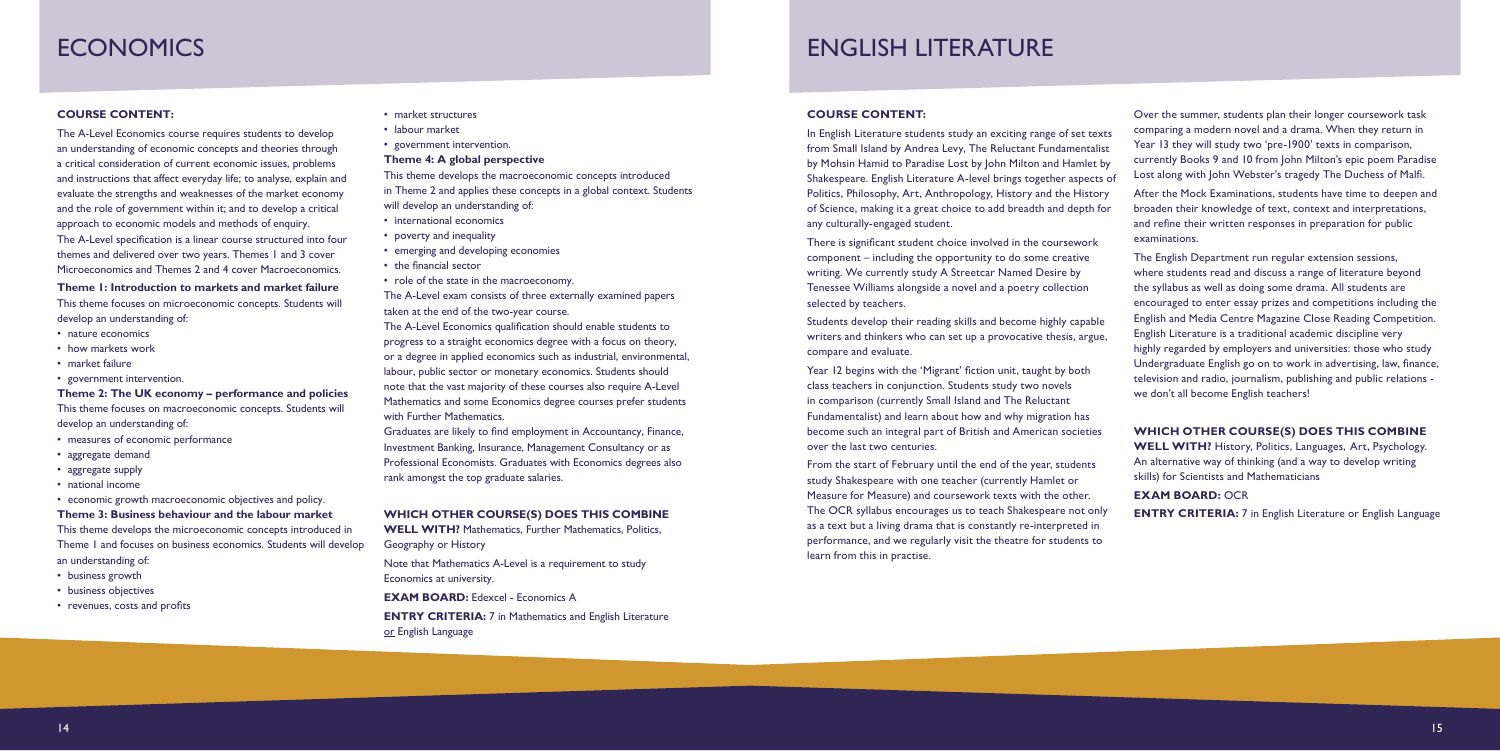### GEOGRAPHY

#### **COURSE CONTENT:**

Geography is the subject which explicitly engages with the relationship of human societies to each other over space and time, and their relationship with their environment at a variety of scales. Interpreting the world from a geographical stance involves challenging assumptions and critiquing evidence from a diverse range of stakeholders and sources.

#### **Desirable attributes for A-Level Geography:**

- An inquiring mind
- An interest in the world, people, places and environments
- An interest in practical fieldwork beyond the classroom
- An ability to design an independent personal investigation and write fluently
- An understanding of complex inter-relationships in a synoptic context
- An appreciation of current affairs at the local, national and global scale

The course includes a varied mix of content and skills, including observation, measurement, analytical, geospatial mapping skills, data manipulation and statistical tests, and fieldwork skills. The transferable skills acquired, including technical and interpersonal, are highly desirable and sought after by future employers.

### **Physical systems, human interaction, geographical debates (written papers: 80%)**

There will be three papers in total: physical systems (1hr 30min), human interaction (1hr 30min) and geographical debates (2hr 30min). The compulsory topics are Earth's life support systems and changing spaces making places. Optional topics chosen by LAE Tottenham include migration, powers and borders and hazardous Earth. The fifth optional topic is exploring Oceans.

#### **Investigative geography (non-examined assessment: 20%)**

We are excited to offer students the chance to carry out an individual investigation based on a question or issue defined and developed by them. The investigation will include data collected in the field, and can relate to any part of the course content. This unit is assessed by a written project/geographical investigation, marked by teachers and moderated by the exam board.

#### **WHICH OTHER COURSE(S) DOES THIS COMBINE**

**WELL WITH?** According to guidance from Russell Group Universities Informed Choices website, Geography can be a suitable choice for applicants for a wide range of degrees. In 2015, The Guardian identified Geography as the 'must-have A-Level'. Given its interdisciplinary nature, bridging the gap between natural and social sciences, Geography combines well with all A-Level subjects on offer at LAE Tottenham.

### **EXAM BOARD: OCR**

**ENTRY CRITERIA:** 7 in Geography

### **FRENCH**

#### **COURSE CONTENT:**

Students study a range of topics covering aspects of social and political change as well as artistic culture in the Francophone world. The four key themes are:

**Aspects of French-speaking society: current trends** The changing nature of family; the 'cyber-society'; the place of voluntary work

**Aspects of French-speaking society: current issues** Positive features of a diverse society; life for the marginalised; how criminals are treated

**Artistic culture in the French-speaking world** Culture and heritage; contemporary francophone music; cinema **Aspects of political life in the French-speaking world**

Teenagers, the right to vote and political commitment; demonstrations & strikes; politics and immigration

Students learn to discuss and debate pertinent questions linked to these topics, to listen and summarise the views of others, to read and show understanding of related texts and to translate short paragraphs both from and into French. The study of grammar is also a key part of the course, and we will build on GCSE knowledge in this regard.

Modern linguists also learn to critically analyse French literature and film, and this aspect of the course is often particularly appealing to our students. In Year 12, students study 'La Haine', a film about life in the gritty Parisian suburbs. In Year 13, students study a literary work. Examples of books studied in recent years include Voltaire's masterpiece 'Candide' and Maupassant's classic short story 'Boule de Suif'.

They also conduct detailed research into an aspect of the Francophone world that they find interesting, which forms the basis of the speaking assessment. French students at LAE Tottenham benefit from a weekly conversation class with a native speaker language assistant.

#### **WHICH OTHER COURSE(S) DOES THIS COMBINE**

**WELL WITH?** Modern foreign languages can enhance any other course. Dual linguists have the option to study Spanish. The study of grammatical patterns and structures also tends to appeal to logical minds, so modern foreign languages can complement mathematics and the sciences as well as other arts subjects. Having an A-Level in modern foreign languages allows the possibility of studying abroad in the future, even if students do not pursue a foreign language at university.

**EXAM BOARD:** AQA

**ENTRY CRITERIA: 7 in French**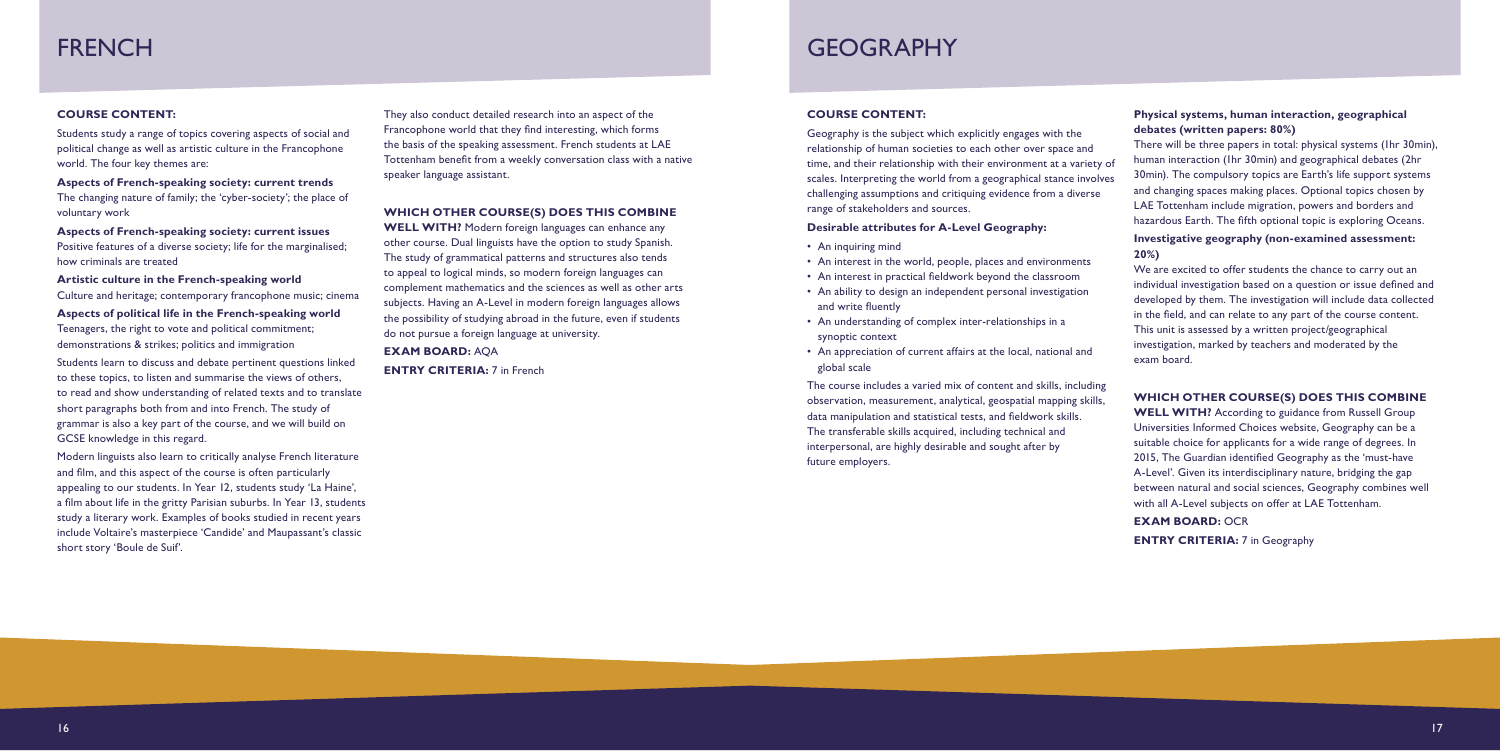# MATHEMATICS

#### **COURSE CONTENT:**

The Applied Mathematics will be split into equal proportion between Mechanics and Statistics, and the overall balance between Pure Mathematics and Applied Mathematics will be 2:1. Pure Mathematics is a treasure trove of techniques for tackling problems. There is considerable extension of the ideas introduced at GCSE level – you learn how to solve cubic equations in addition to quadratics, you study vectors in three dimensions rather than just two, you explore the properties of "sin" and "cos" beyond the familiar geometrical context.

In Applied Mathematics you will learn how to simplify the complexity of the real world without losing the ability to make accurate, justifiable predictions about its behaviour. Mechanics is the study of the laws that describe motion and stasis. By applying Newtonian principles, you will learn to answer questions: at what angle should you kick a football to attain the greatest range? Why does your stomach lurch when a lift comes to a stop?

Statistics is the drawing of inferences in the presence of uncertainty. If you flip a coin ten times and it lands tails every time would you say the coin is biased? How certain can you be when making such a statement? You will learn to use probability to answer such questions and will also develop the statistics you have learnt at GCSE, discovering new ways of analysing data to compare populations. The Statistics exam will include questions which test the understanding of a pre-released data set. These questions will assume that candidates have investigated the raw data using computer technology including spreadsheets. At the end of Year 13, all students will take three two hour long exams. The first two of these will cover the content explored in the Pure Mathematics side of the course, while the last exam will be split evenly between Mechanics and Statistics.

#### **WHICH OTHER COURSE(S) DOES THIS COMBINE**

**WELL WITH?** Mathematics underpins much of our understanding of the universe. You will be unsurprised to hear that Mathematics and Further Mathematics will support your studying of other scientific subjects at A-Level such as Biology, Chemistry, Physics or Psychology. You may, however, be surprised to hear that mathematics will also support your studies in argument based subjects such as History or Politics. A key component of studying mathematics is the development of an ability to construct a complete logical argument.

**EXAM BOARD:** Edexcel

**ENTRY CRITERIA: 7 GCSE Mathematics** 

### **HISTORY**

#### **COURSE CONTENT:**

Students will concentrate chiefly on two papers, each constituting 40% of the final A-Level grade. Outlined in more detail below, these consist of a breadth study covering a century of modern British history and a depth study of the French Revolution.

> **ENTRY CRITERIA:** 7 in History preferred, however as no prior knowledge of the A-Level content is required, 7 in English Language or English Literature would also suffice.

In addition, for the final 20% of the A-Level grade, towards the end of Year 12 students start to work on an independently researched coursework essay of c3,500 words that is formally assessed in Year 13. For this, students choose from a list of questions covering either political, socio-economic or cultural change in Russia across the period 1885-1964.

#### **Breadth Study: 1G: Challenge and Transformation, Britain 1851-1964:**

- Reform and challenge, c1851-1886
- Challenges to the status quo, c1886-1914
- The Great War and its impact, 1914-1939
- Transformation and change, 1939-1964
- How did democracy and political organisations develop in Britain?
- How important were ideas and ideologies?
- How and with what effects did the economy develop?
- How and with what effects did society and social policy develop?
- How and why did Britain's relationship with Ireland change?
- How important was the role of key individuals and groups and how were they affected by developments?

#### **Depth Study: 2H: France in Revolution, 1774–1815:**

A study of France in revolution embraces concepts such as absolutism, enlightenment, constitutionalism, democracy, republic and dictatorship. It also encourages consideration of issues such as the relationship between rulers and the ruled, the place of the Church in the State, the power of the people and promotes reflection on what makes and perpetuates revolution.

Y12: The end of Absolutism and the French Revolution, 1774–1795

- The origins of the French Revolution, 1774–1789
- The experiment in constitutional monarchy, 1789–1792
- The emergence and spread of the Terror, September 1792–1795

Y13: The rise of Napoleon and his impact on France and Europe, 1795–1815

- The Directory and Napoleon's rise to power, 1795–1799
- The impact of Napoleon's rule on France, 1799–1815
- The impact of Napoleon's rule on Europe, 1799–1815

Opportunities also arise for students to explore alternative periods from those formally covered in the A-Level syllabus through supported entry into national essay competitions, collaborative events with LAE Tottenham's independent partner schools and an academic extension programme that invites participating students to attend public lectures in London and Cambridge.

#### **WHICH OTHER COURSE(S) DOES THIS COMBINE**

**WELL WITH?** Politics, English Literature and Languages in particular. An alternative way of thinking (and a way to develop writing skills) for Scientists and Mathematicians.

#### **EXAM BOARD:** AQA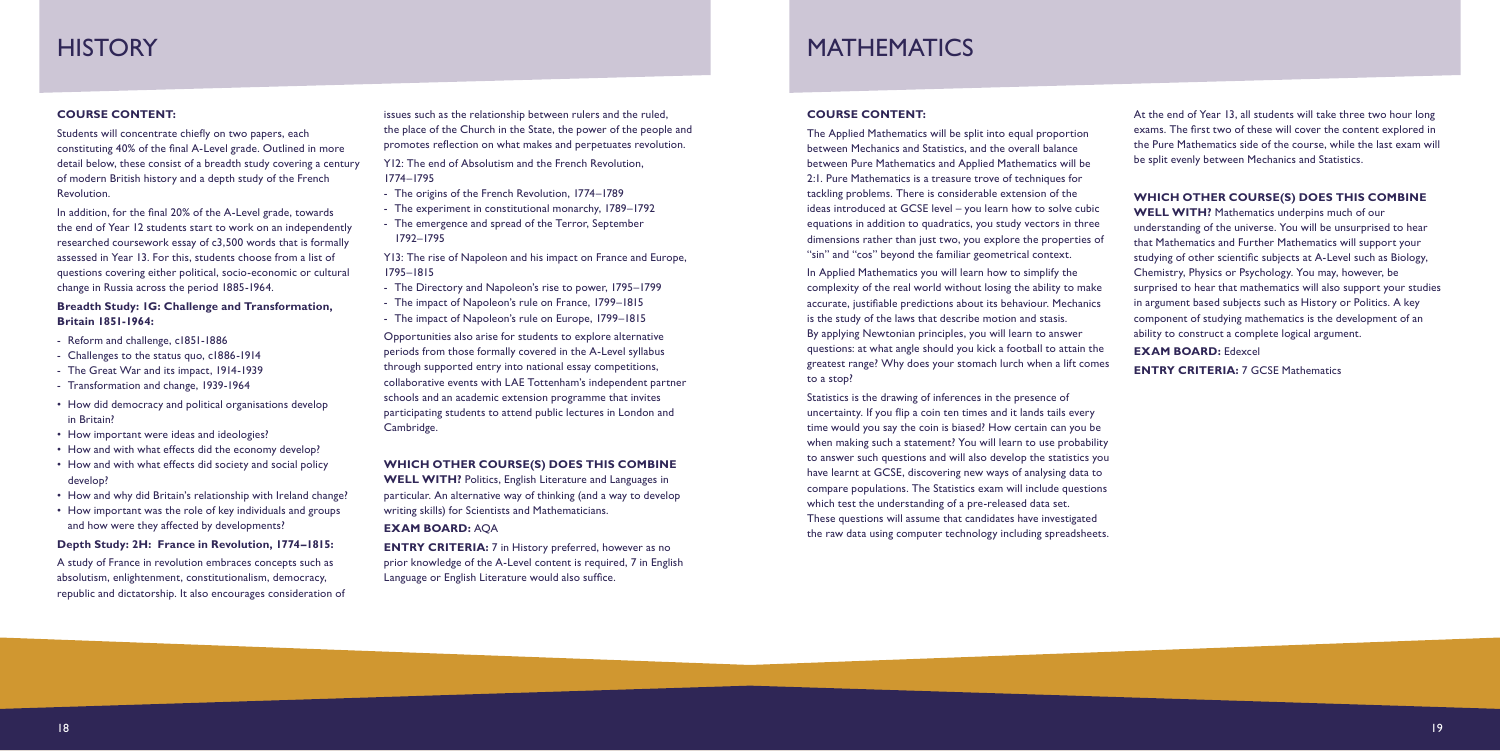### FURTHER MATHEMATICS

#### **COURSE CONTENT:**

#### **What will you learn?**

There are three strands to the course. In Pure Mathematics you answer many intriguing questions. How can you solve the equation? Why can't you solve in whole numbers? How does the calculator "know" the values for sine and cosine? Which is larger? In Mechanics you study motion and change: why do you fall backwards when the tube carriage lurches forward? How do you kick a football over the goalkeeper and into the net? Why can you predict solar eclipses next century but not the weather next Tuesday? Classical Mechanics will be of particular interest to those interested in Physics and Engineering. In Statistics you learn how to make justifiable inferences despite the ineradicable presence of uncertainty. Statisticians are much sought after in both business and journalism, and most technical writing relies on the clear exposition of facts and figures.

#### **Why might you want to do it?**

Many students want the highly developed Mathematical skills which are helpful not only for some topics studied in some Economics degrees (in particular, Oxford, Cambridge, Warwick and LSE) but also for a future career in trading derivatives, options and other financial products: the City is the second biggest employer of PhD Mathematicians. Some want an alternative to the essay writing of their other two subjects

If you like Mathematics, if it interests you, and you are likely to get a grade 9 then you will enjoy Further Mathematics. You do not need to be the best in your class to succeed; interest and commitment are far more important than stellar performance in every test. Mathematics and Further Mathematics count as two separate subjects.

You receive two grades and they are recognised as distinct grades by universities: admissions tutors will not think that you are only studying one subject.

#### **How does it work?**

The examinations for the course will all take place at the end of Year 13 and will take the form of four one and a half hour long exams. The first two of these will cover the material explored in the Pure Mathematics sections, while the final two will cover the Mechanics and Statistics content respectively. Further Mathematicians at LAE Tottenham study the entirety of A-Level Mathematics during Year 12 and the entirety of A-Level Further mathematics during Year 13. All exams are sat at the end of Year 13.

#### **WHICH OTHER COURSE(S) DOES THIS COMBINE**

**ENTRY CRITERIA:** 7 in Religious Studies preferred, however as no prior knowledge of the A-Level content is required, 7 in History, English Language or English Literature would also suffice.

**WELL WITH?** Mathematics underpins much of our understanding of the universe. You will be unsurprised to hear that Mathematics and Further Mathematics will support your studying of other scientific subjects at A-Level such as Biology, Chemistry, Physics or Psychology. You may, however, be surprised to hear that mathematics will also support your studies in argument based subjects such as History or Politics. A key component of studying mathematics is the development of an ability to construct a complete logical argument.

**EXAM BOARD:** Edexcel **ENTRY CRITERIA:** 8 in GCSE Mathematics

## PHILOSOPHY & RELIGION

#### **COURSE CONTENT:**

Philosophy and Religion engages with ultimate questions about what it is to be human and the nature of reality. It seeks to unpack these through analytic and coherent thought. It is supremely rational in its approach, encouraging you to structure answers through strong argumentation. Its ultimate concern is epistemological: what can we know and how can we know it. From this base, it takes you on an exciting journey through the history of thought, challenging faulty reasoning and hidden assumptions.

#### **Philosophy of Religion – 2 hour written exam**

- Influences of Plato and Aristotle on philosophical thought
- Mind and body, and the nature of the soul
- The existence or non-existence of God
- The nature of religious experience
- The problem of evil
- The nature of God
- Issues in religious language

#### **Religion and Ethics - 2 hour written exam**

- Ethical theories and their application to contemporary issues
- Ethical language and thought
- The question of conscience
- Ethical thought and religious beliefs

#### **Developments in Religious thought - 2 hour written exam**

- Beliefs, values and teachings
- Wisdom and authority
- The relationship between different practices and religious identity
- Social and historical developments
- Religion and society

#### **Desirable Attributes**

No prior knowledge is required but an inquiring mind is essential, and a love of asking the 'big questions'. This is an essay-based subject with extensive reading as a necessary part of the course.

### **WHICH OTHER COURSE(S) DOES THIS COMBINE**

**WELL WITH?** The course works well with all subjects. With the humanities, it shares an interest in what it is to be human. With the sciences and mathematics, it shares an interest in rigorous analytic thought.

#### **EXAM BOARD: OCR**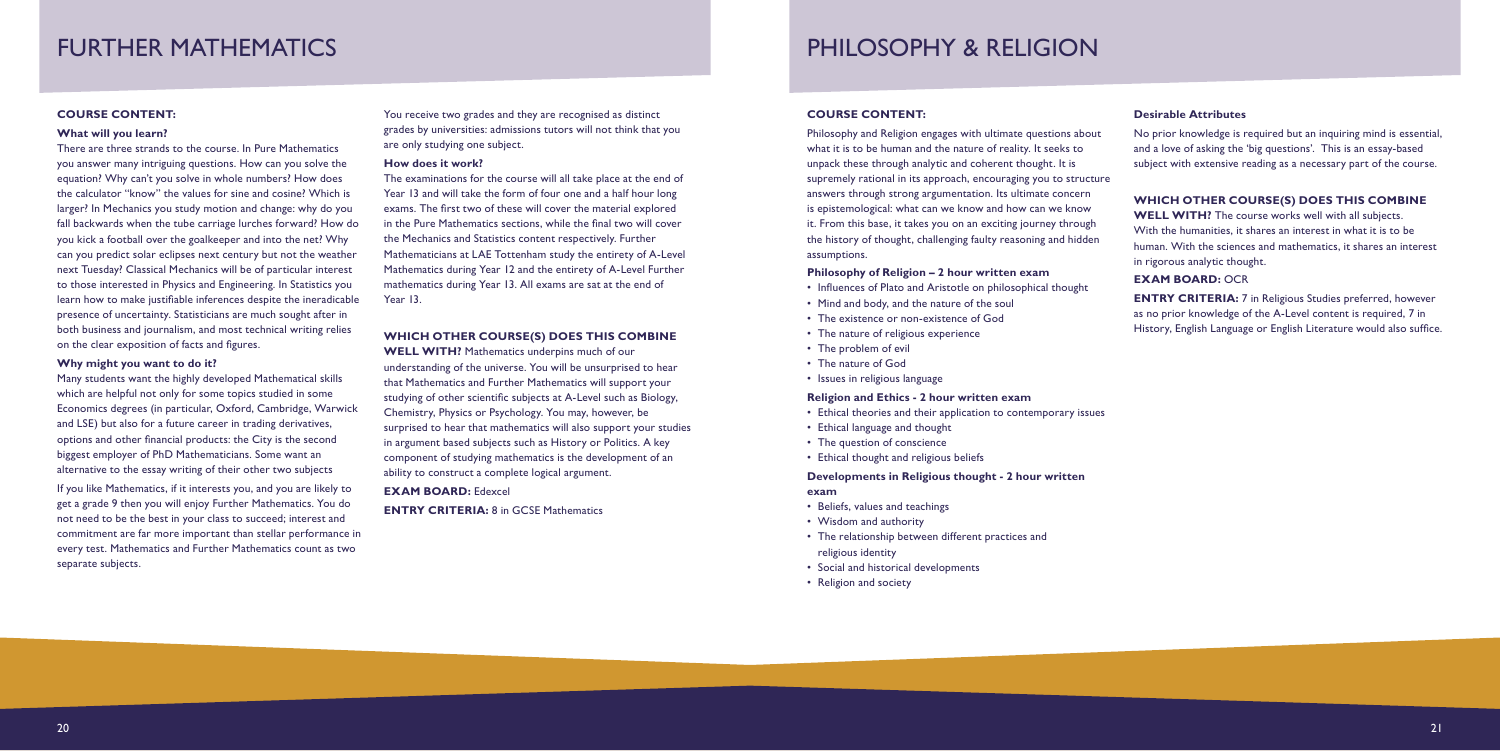### PHYSICS

#### **COURSE CONTENT:**

The goal of Physics is to understand how things work from first principles. We aim to reveal the Mathematical beauty of the universe at scales ranging from everyday phenomena down to the subatomic and up to the cosmological level. Physics is an essentially practical subject so we will look at how to conduct experiments and draw conclusions from our results. We link this to the theory behind Physics and how to explain and predict the behaviour of our world and universe in mathematics.

Students who study Physics are prepared to work on forefront ideas in science and technology, in academia, the government, or the private sector. Careers might focus on basic research in astrophysics, cosmology, particle physics, atomic physics, photonics or condensed matter physics, or in more applied research in areas such as renewable energy, quantum information science, materials development, biophysics, or medical physics. Careers could also include teaching, medicine, law (especially intellectual property or patent law), science writing, history of science, philosophy of science, science policy, energy policy, government, or management in technical fields.

The A-Level Physics course covers a wide range of physical phenomena. You can expect to spend a lot of time carrying out experiments and investigations physical phenomena. We will help you develop your understanding of these and be able to apply scientific, and testable, theories and mathematical problem solving skills.

**ENTRY CRITERIA:** 7 in Physics or two 7s in Combined Sciences and also 7 in Mathematics

# POLITICS

Some of our students have been working with UCL carrying out genuine academic research developing skills that would often be part of a master degree, we have also sent students to a CERN summer school.

Studying Physics strengthens quantitative reasoning and problem solving skills that are valuable in almost any career. Physics teaches students how to analyze complex problems and they give students a strong quantitative background that can be applied in any technical field. Being a good physicist requires the application of numbers to the real world, so many people looking for a career using mathematical skills e.g. finance will study Physics.

**ENTRY CRITERIA:** 7 in GCSE History or English Literature or Language

#### **WHICH OTHER COURSE(S) DOES THIS COMBINE**

**WELL WITH?** It is often said that Mathematics is the language of Physics, so Mathematics combines very well with Physics. Further Mathematics combines twice as well; the overlap is almost half an A-Level. Some of the Physics content is also directly referred to in Chemistry.

Physics A-Level is a requirement for degree courses in Physics, Engineering and, usually Materials Science.

**EXAM BOARD: OCR (Physics A H556)** 

#### **COURSE CONTENT:**

Students will explore the machinations, intrigue and debate within Westminster and Washington. You will gain knowledge, and form opinions, on questions such as 'how democratic is the UK?', 'was Trump an imperial President?', 'is Boris Johnson's Conservative Party right-wing?', 'are civil rights effectively defended in the USA?', and, fundamentally, 'what is going on?'.

The course also examines the theoretical underpinnings, with time spent analysing liberalism, socialism, conservatism, and nationalism. Students will develop critical writing, oral and analytical skills. Debate and discussion are an essential element of classes, with differing viewpoints encouraged and an expectation that students will learn to listen to others, as well as develop the ability to defend their views logically and academically.

Politics is predominantly an essay-based subject, so students should expect to write at length. They will also need to keep up-to-date with the news and current affairs through reading quality newspapers and journals, listening to podcasts and relevant radio, and watching news programmes.



#### **WHICH OTHER COURSE(S) DOES THIS COMBINE**

**WELL WITH?** History, Economics, and Geography have the most obvious crossover in terms of skills and content, but the skills taught are also useful for subjects such as English, and provides a contrast for scientists, mathematicians and artists.

At University, Politics has links again with History and Economics, but also with languages, Philosophy, Sociology and Law.

**EXAM BOARD:** Edexcel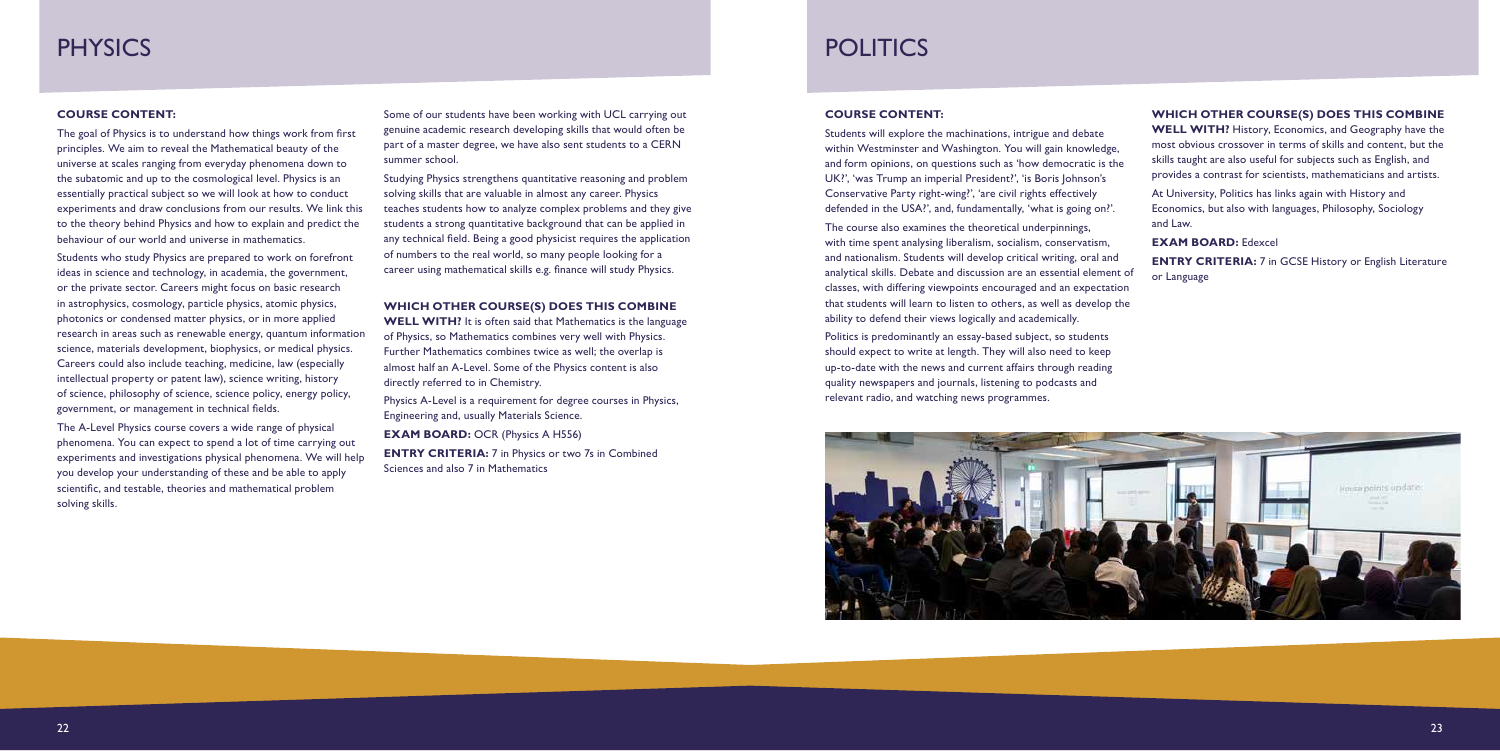### PSYCHOLOGY

#### **COURSE CONTENT:**

Students will cover the main approaches within Psychology and try to answer questions such as 'What makes some people aggressive?', 'Why is early attachment so important?', 'How reliable is our memory?' And 'Is mental illness due to biology or environment?

During the course students will be expected to:

- demonstrate knowledge and un derstanding of psychological concepts, theories, research studies, research methods and ethical issues
- apply psychological knowledge and understanding to new situations
- analyse, interpret and evaluate psychological concepts, theories, research studies and research methods
- evaluate therapies and treatments including in terms of their appropriateness and effectiveness.

Knowledge and understanding of research methods, practical research skills and mathematical skills will be taught. These skills will be developed through study of the specification content and through ethical practical research activities, involving:

- designing research
- conducting research
- analysing and interpreting data.
- The course is split into three units:

#### **Unit 1: Introductory topics in Psychology**

- Social influence
- Memory
- Attachment
- Psychopathology

#### **Unit 2: Psychology in Context**

- Approaches in Psychology
- Biopsychology
- Research methods

#### **Unit 3: Issues and options in Psychology**

- Issues & Debates
- Relationships
- Schizophrenia
- Addiction

#### **WHICH OTHER COURSE(S) DOES THIS COMBINE**

**WELL WITH?** Biology is the most useful combination as there is a significant biological component to the course. English and Mathematics are also good combinations as they support the content that is covered.

#### **EXAM BOARD:** AQA

**ENTRY CRITERIA:** Two 7's in Science, 7 in English Language or Literature and 7 in Maths

### SPANISH

#### **COURSE CONTENT:**

Students study a range of topics covering aspects of social and political change as well as artistic culture in the Hispanic world. The four key themes are:

#### **Aspects of Hispanic society**

Modern and traditional values; cyberspace; equal rights

**Multiculturalism in Hispanic society** Immigration; racism; integration

**Artistic culture in the Hispanic world** Modern day idols; Spanish regional identity; cultural heritage

#### **Aspects of political life in the Hispanic world**

Today's youth, tomorrow's citizens; monarchies and dictatorships; popular movements

Students learn to discuss and debate pertinent questions linked to these topics, to listen and summarise the views of others, to read and show understanding of related texts and to translate short paragraphs both from and into Spanish. The study of grammar is also a key part of the course, and we will build on GCSE knowledge in this regard.

Modern linguists also learn to critically analyse Spanish literature and film, and this aspect of the course is often particularly appealing to our students. In Year 12, students study 'El laberinto del fauno', a fantasy drama set during the Spanish civil war. In Year 13, students study a literary work. Examples of books studied in recent years include the Mexican novel 'Como Agua Para Chocolate' and García Lorca's classic play 'La casa de Bernarda Alba'.

They also conduct detailed research into an aspect of the Hispanic world that they find interesting, which forms the basis of the speaking assessment.

#### **WHICH OTHER COURSE(S) DOES THIS COMBINE**

**WELL WITH?** Modern foreign languages can enhance any other course. Dual linguists have the option to study French. The study of grammatical patterns and structures also tends to appeal to logical minds, so modern foreign languages can complement mathematics and the sciences as well as other arts subjects. Having an A-Level in modern foreign languages allows the possibility of studying abroad in the future, even if students do not pursue a foreign language at university.

#### **EXAM BOARD:** AQA

**ENTRY CRITERIA: 7 in Spanish**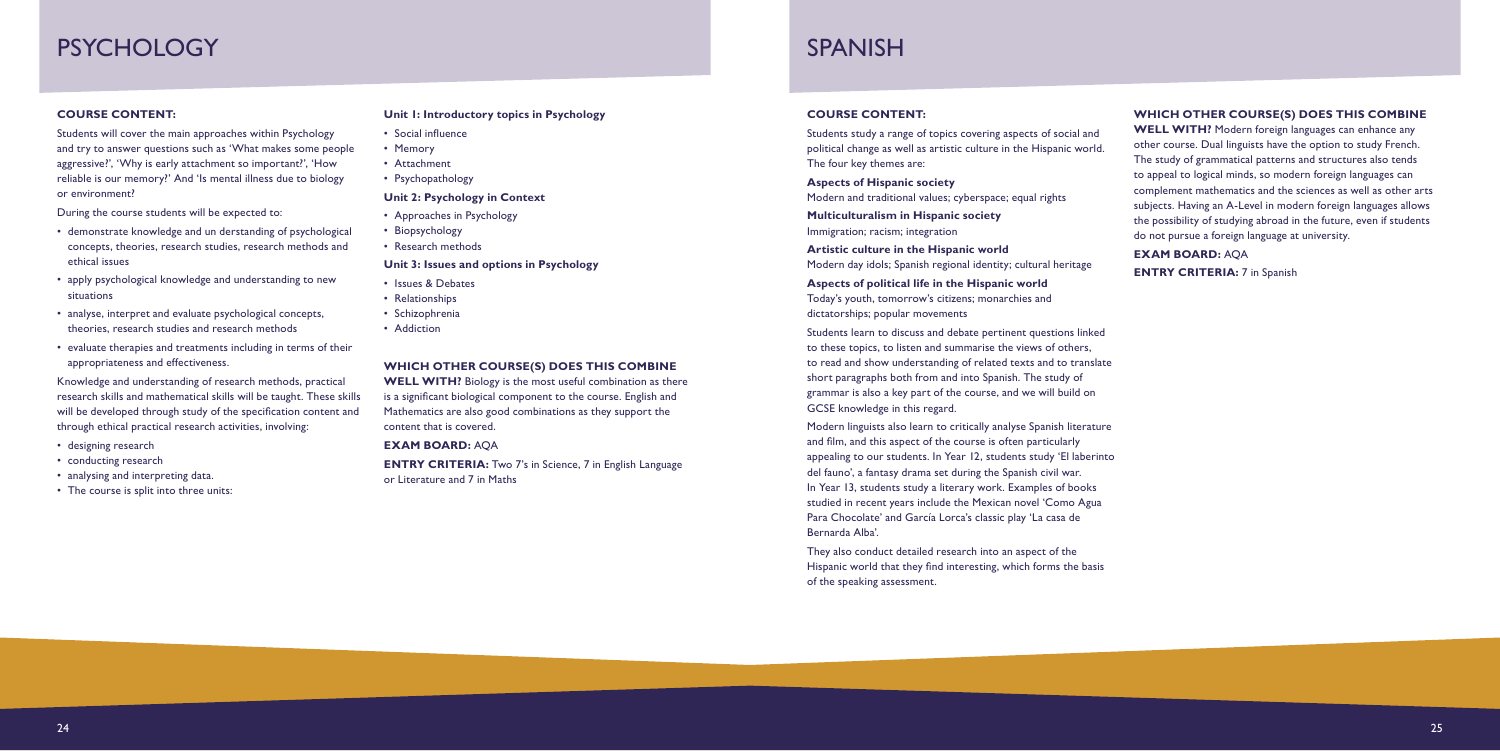

John Lyon School North London Collegiate School